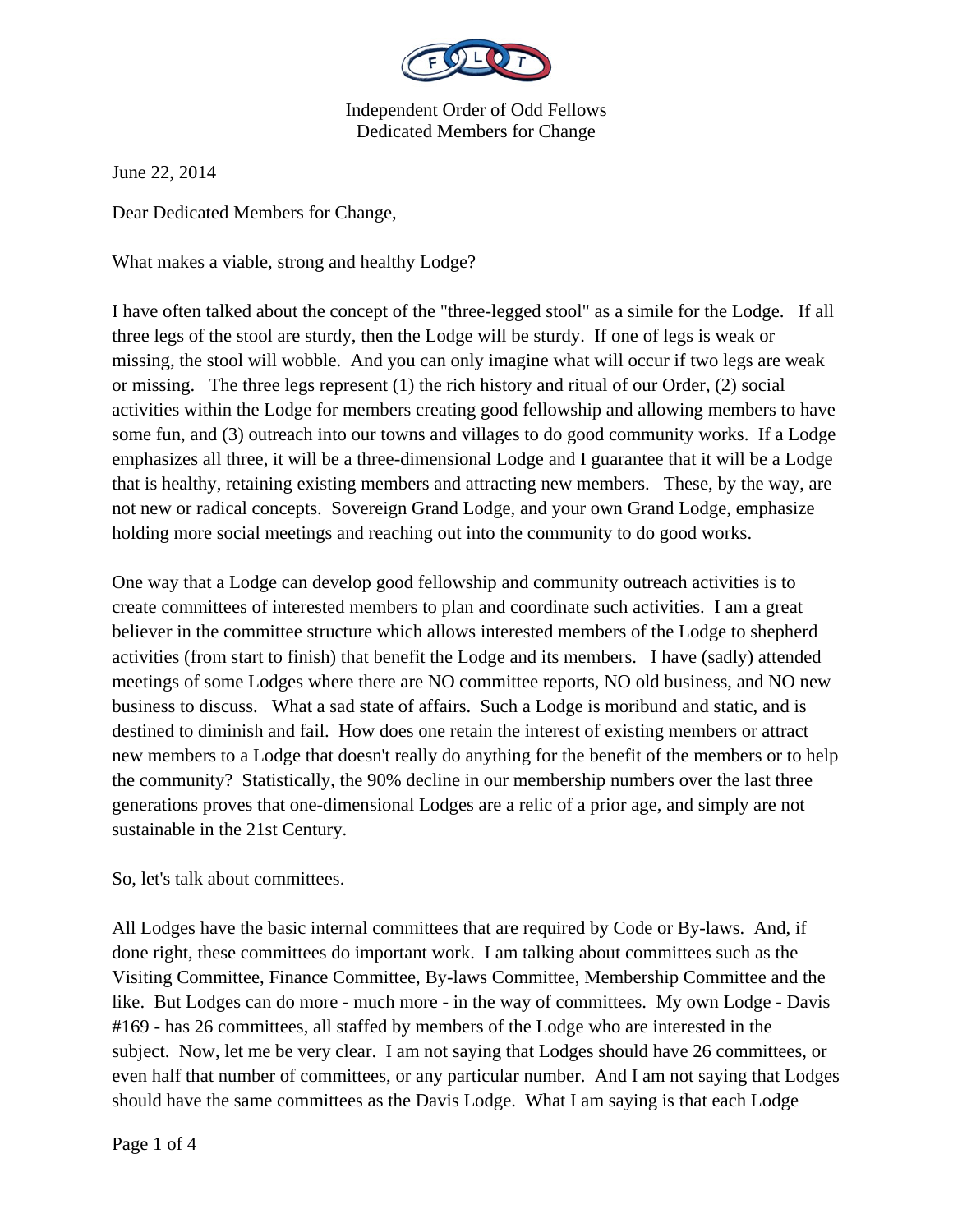

should develop appropriate committees that reflect the interests of that Lodge's members. And even two or three new committees will spark a lot of enthusiasm in a Lodge. It's important for Lodges to encourage members who present new ideas, and to support and implement these new ideas by the formation of committees.

By way of example only, I will briefly discuss 10 of the committees we have formed in my Lodge - the point of this exercise is to stimulate your brain cells, encourage discussion within your Lodge on the subject of committees, and to give you examples of the sorts of committees that could be created. So, here goes:

Good Fellowship Committee. This committee plans social activities for the members (and applicants for membership) to the Lodge. For example, each and every Thursday evening, from 5 to 8 p.m. the Lodge is open for what we call "Club Night at the Lodge" which is just a relaxed, informal social time for members and applicants (and friends) to drop in and chat. We have a big-screen TV which is usually on, the bar is open with libations, dinner is available for those who wish to participate (at \$7 a plate) and there is typically an activity going like trivia night, karaoke, poker night, etc. This committee also plans trips - for example, in September we are renting a bus to visit the Amador County wine country.

Community Support Committee. This committee is given an annual budget to help community groups and do good projects in the town and county. With this budget, the Committee sponsors co-hosted events at the Lodge Hall with diverse groups such as Hospice, the Sexual Assault & Domestic Violence Center, the Mexican-American Concilio of Yolo County, etc. The Committee also purchases tickets to community events to support community and charitable groups. Finally, the Committee gives grants to worthy local programs like the Yolo Crisis Nursery.

Bingo Committee. For the past seven year, - with the concurrence of the City Council - the Lodge has operated real Bingo games on the second Sunday of every month, which bring 75-90 people to the Lodge to enjoy Bingo and which generate a fair amount of revenue. Every month the Bingo Committee designates a community beneficiary to receive the proceeds of Bingo. This July, for example, the beneficiary is the Davis Encampment which raises funds to send children from very low income families to Three Links Camp. These grants total between \$600 - \$800 per month.

Music and Concerts Committee. One the first Thursday of each month, the Music Committee hosts "Thursday Live!" at the Lodge, free of charge and open to the general public, featuring local musicians and musical groups. The music has ranged from rock and roll, to classical, to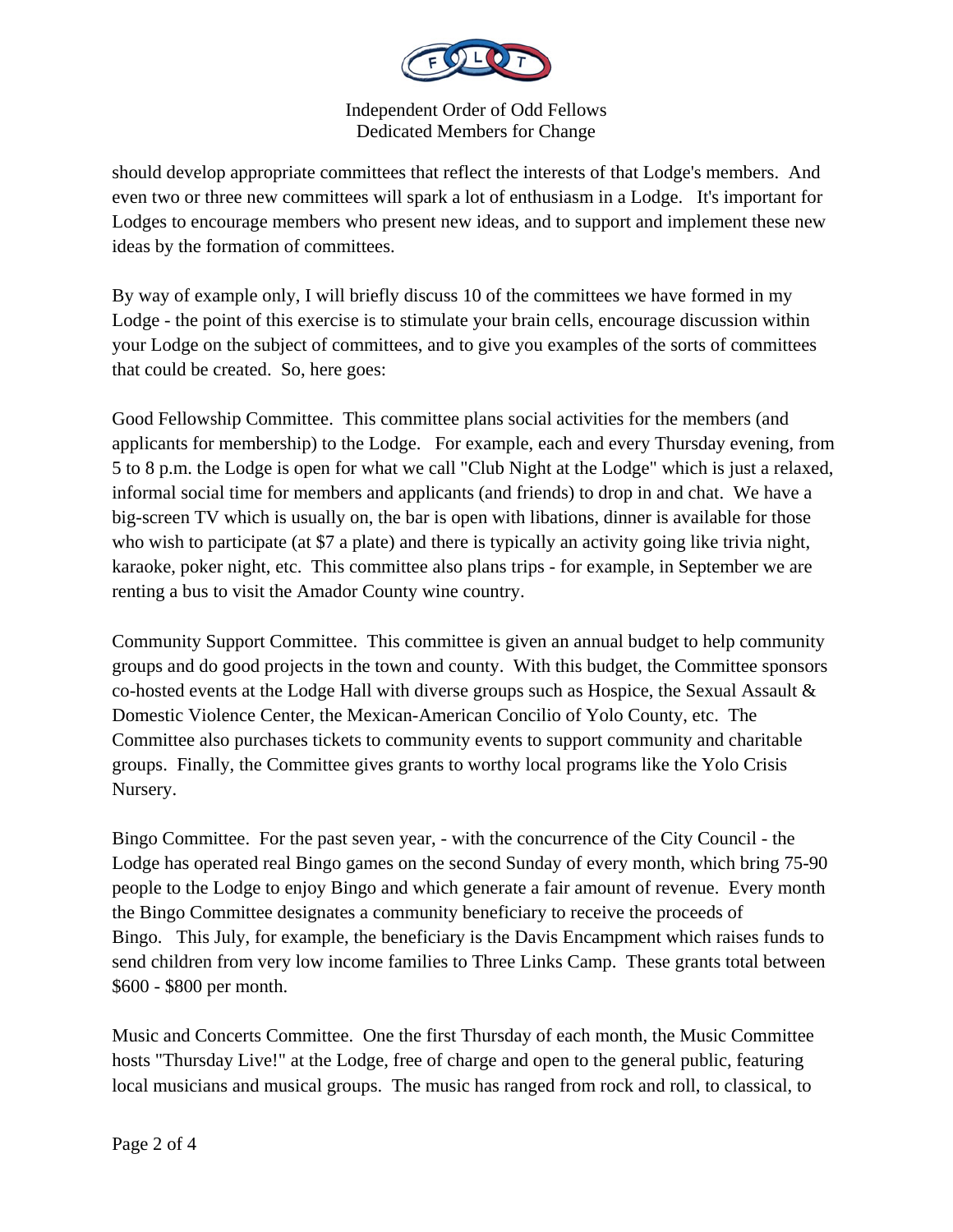

jazz, to country and western, to Japanese, to Klezmer. Over 100 members of the public and Lodge members attend these monthly gatherings.

OddtoberFest Committee. Every year our Lodge has an Oktoberfest which we have dubbed "OddtoberFest" for our members, our applicants for membership and friends and family. Typically, we have close to 100 attendees who enjoy traditional German food, Bavarian music, dancing and door prizes. Prior to the OddtoberFest, another one of our committees - the Zymurgy Committee - brews up three different beers to enjoy at the Fest.

Social Services Committee. This small, but active committee has dedicated members who spend time - one on one - with persons who have mental health challenges. Sometimes, these folks just need a friend to talk to.

Odd Poetry Committee. A group of Lodge members enjoy poetry and meet once a month just outside the Lodge Hall under the "Poet Tree" to recite poems they have found or they have personally written. Often, other members bring their guitars or flutes and perform a few songs. These "Odd Poetry" evenings are done in conjunction with the city's once-a-month "Art About" where folks walk around the downtown visiting art galleries and admiring public art (including a great historical mural which was just painted on the side of our Lodge Hall). Typically, members of the public who walk by, join in and provide their own poetry readings.

Breakfast with Santa Committee. For many years now, this Lodge Committee organizes "Breakfast with Santa" for the children of our community. The event has grown so popular, that we have three breakfast seatings. The children and their parents/guardians enjoy breakfast, each child gets a goodie bag, and they all get to meet "Santa". Many of our members (including the gentleman who plays "Santa") first came to the Lodge with their children or grandchildren for Breakfast with Santa.

Taste of Davis Committee. Once each year, the Lodge - through this Committee - hosts "A Taste of Davis" featuring over 20 local restaurants, wineries, and breweries who provide samples and tastings of their wares. This extremely popular event brings hundreds of folks to our Lodge Hall, and also raises a significant sum of money which enables our Lodge to make contributions to Odd Fellows charities and other worthy causes.

Hiking Committee. A number of our members wanted to go on day hikes. Hence was born the Hiking Committee - or as we like to call it, the "Take a Hike Committee". Members plan hikes throughout northern California - some easy, some moderate and some hard. As many as 20 Odd